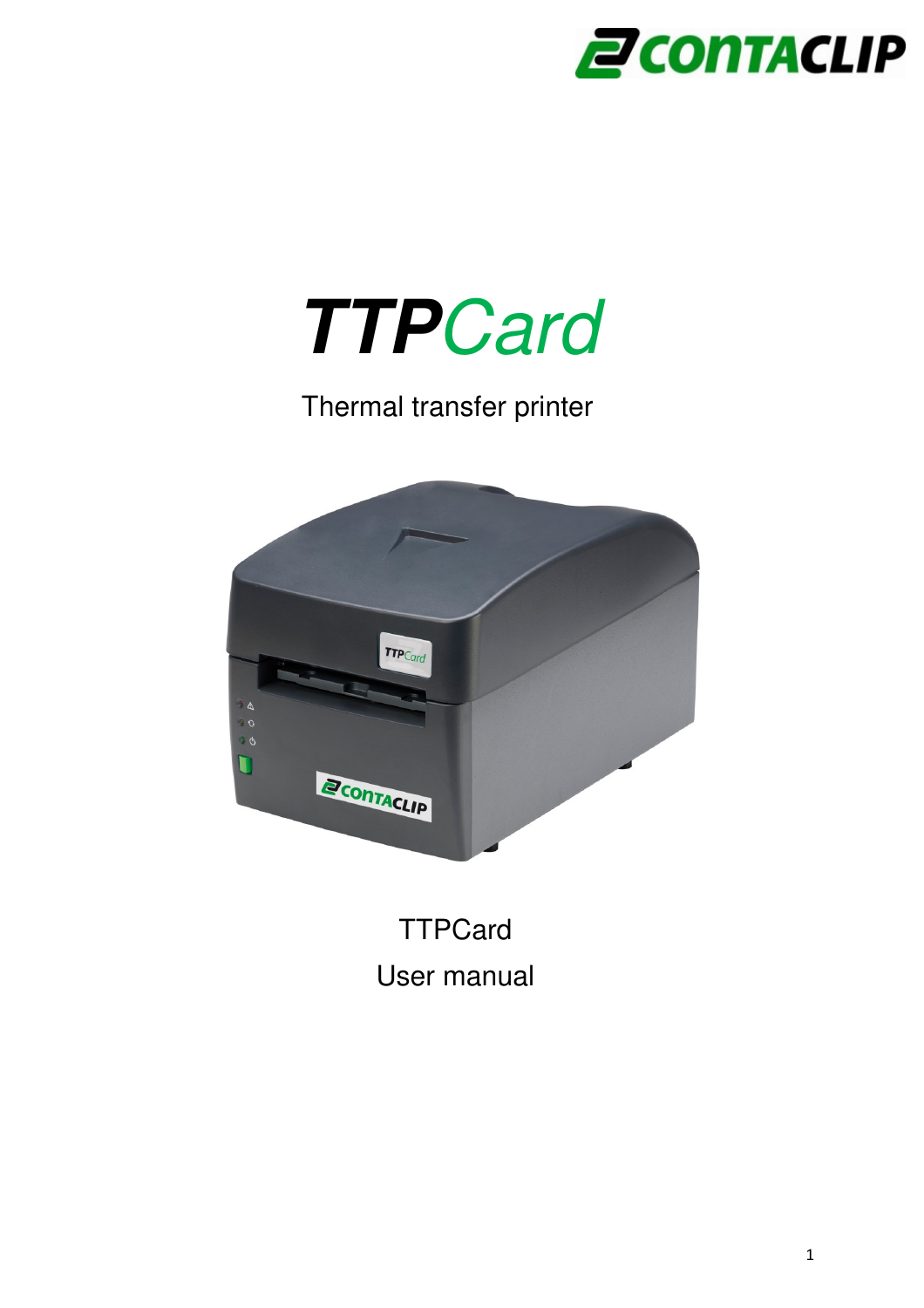## *2 CONTACLIP*

### **Warnings**

- Read this manual carefully before using TTPCard.
- Do not operate TTPCard without the lid in place.
- Keep hands away from moving parts during operation.
- Disconnect TTPCard from the power supply prior to maintenance operations.
- Use TTPCard on a stable surface.
- As much as possible, avoid the ingress of environmental contamination, eg dust, into TTPCard.
- Always fi t the protective cover when TTPCard is not in use, particularly in a dusty environment.
- Do not insert sharp, hard or pointed objects (e.g. screwdrivers, rulers or knives) into the front aperture of TTPCard, otherwise the print head may be irrevocably damaged.
- Ensure all parts of the support templates are undamaged and kept clean and free of print and other residue.
- Ensure the carriage is kept clean and closed when TTPCard is not in use.
- Do not attempt to change the composition, height or thickness of the support templates as this may block TTPCard or Irrevocably damage the print head.
- Prior to printing, ensure the appropriate template is being used and the material is located correctly so that it does not hinder the operation of TTPCard.
- Handle sheets of media with care and avoid touching the printable surface with the fingers.
- Before printing, check the printable surface is free of contamination, eg dirt, dust or grease and if necessary clean using a soft cloth.
- Keep unused or partially used sheets of media in the original packaging and in a dry, clean place.
- When printing partially used sheets, ensure there are no protruding sprues, burrs along the sheared edges or tags bent upwards, which may damage the print head.
- When printing partially used sheets, ensure the Jump function is used correctly to avoid printing nonexistent media, contaminating the support template and possibly causing irrevocable damage to the print head.
- Use only genuine CONTA-CLIP media, printer ribbons, spare parts and cleaning kits with TTPCard.
- We recommend cleaning the print head at each ribbon replacement, using only the CONTA-CLIP CLEANING KIT.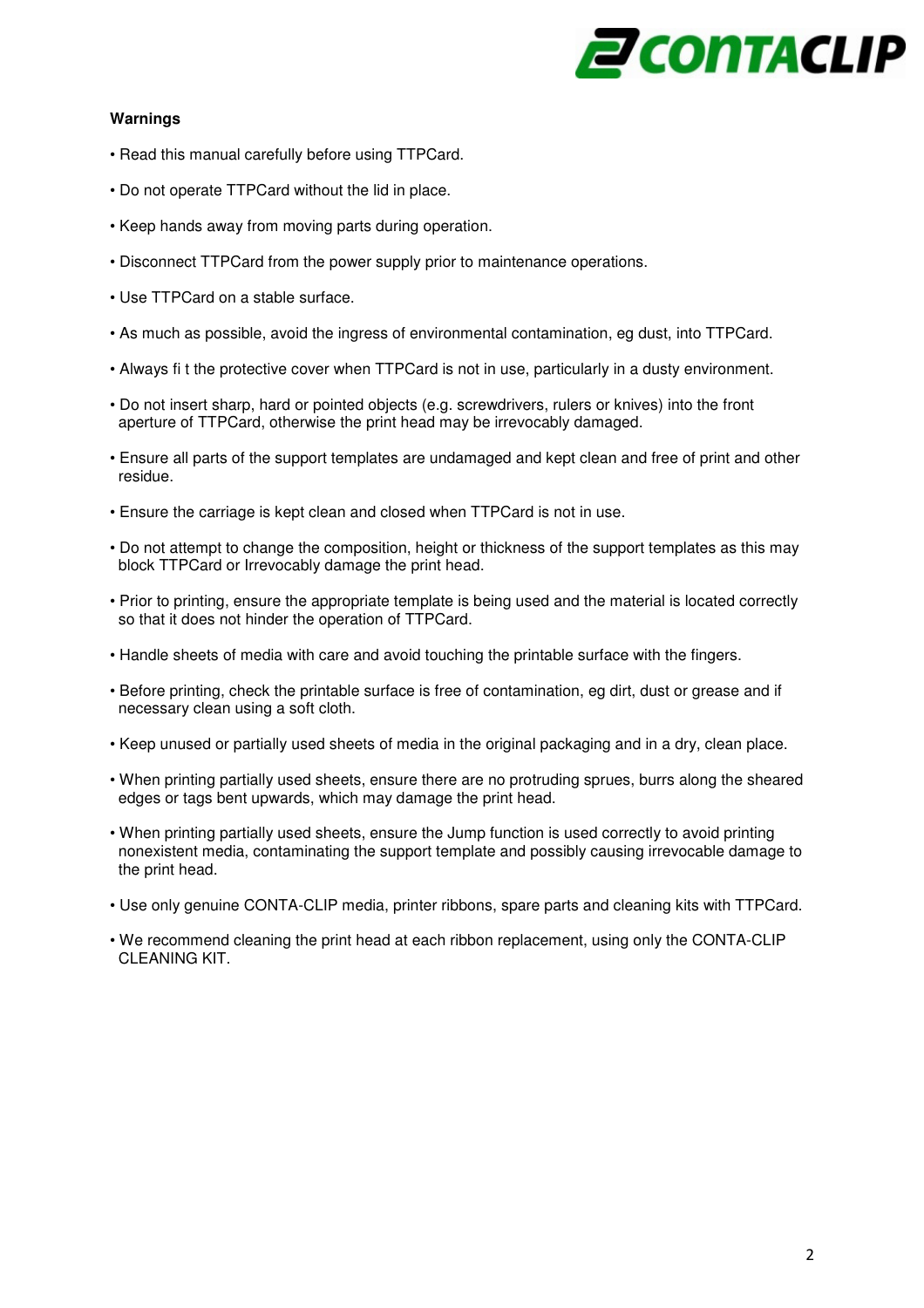

#### **1.0 General Characteristics**

TTPCard has been exclusively designed by CONTA-CLIP for the identification of conductors and electrical components. TTPCard is a high resolution printer based on thermal transfer technology, capable of producing markers for cables and terminal blocks, legends for pushbuttons and all electrical panel components. All CONTA-CLIP media can be printed with Windows True Type fonts in black or colours at high speed. TTPCard will also reproduce Clipart images, drawings, barcodes and bitmaps down to very small sizes. Compact, ergonomic, clean and quiet TTPCard may be conveniently located in an office, like any other peripheral. Each monochrome ribbon can print more than 300.000 PC-TPMF 4x10 mm cable tags with full printable surface coverage, while printing times, costs and ribbon life may be further improved due to the ribbon optimisation system, depending on the type of material being printed. Carriage loading and unloading operations are rapid; support templates are easily interchanged and as the pigment deposited from the ribbon dries instantaneously, printed sheets are immediately ready to use.

#### **The TTPCard (28000.0) package contains:**

- 1. TTPCard Plug & Play thermal transfer printer
- 2. Three inlays (28020.0, 28041.0 and 28042.0)
- 3. Power supply cable
- 4. USB cable
- 5. CD with CONTASign Pro software
- 6. Protective cover
- 7. Black printer ribbon
- 8. Ribbon take up spool

#### **2.0 Technical specification**

- Printing mode: thermal transfer
- Supply voltage: 100 240 V 50-60 Hz
- Operating current: 1.6 A
- Printing speed: 9 seconds per full sheet
- Maximum resolution: 300x600 DPI
- Connection: USB 1.1
- Operating temperature:  $+15^{\circ}$  to  $+35^{\circ}$  C
- Relative humidity: 30% to 80% without condensation
- Size: length 382 mm, width 230 mm, height 221 mm
- Weight: 9.6 kg
- Printable surface: maximum width 110 mm maximum length 140 mm
- Minimum system requirements:
	- o PC with dual Core processor or equivalent
	- o 2 Gb RAM memory
	- o 2 Gb of available space on the hard disc
	- o 1280x1024 SVGA monitor resolution.
	- o Windows XP SP3, VISTA, 7 and 8 operating systems.
- Printer ribbon: Internal diameter 28 mm External diameter 53 mm Width 120 mm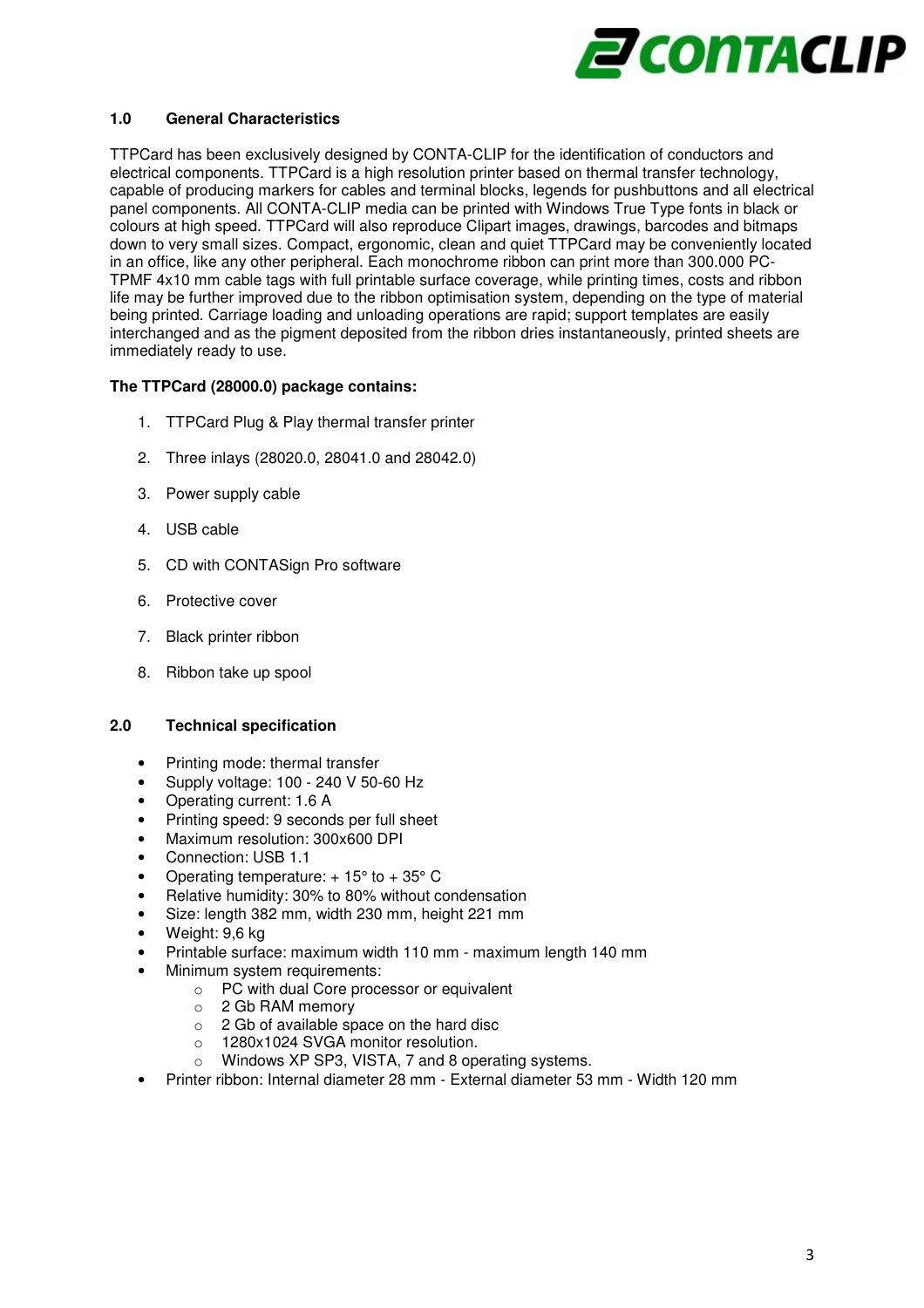

#### **3.0 Discription**

#### **Layout:**



- 1 Green LED: power on.
- 2 Yellow LED: printing cycle.
- 3 Orange LED: error signal (see section 7).
- 4 Green button: opening/closing carriage.
- 5 Carriage.
- 6 Lid.
- 7 USB socket.
- 8 Power supply socket.
- 9 Power ON/OFF switch.
- 10 Compartment with 2A phase and neutral protection fuses.

#### **4.0 Initial set up**

Carry out the following procedure step by step:

#### **4.1 Connect the cables**

- Connect the USB cable between the PC and the USB socket (7) on the rear of TTPCard.
- Check the supply voltage is correct then connect the power supply cable between socket (8) on the rear of TTPCard.
- Must be an EARTHED mains power supply.
- The electrical socket of power supply cable must be easily accessible.

#### **4.2 Switch the machine ON**

- Operate the ON/OFF switch (9) on the rear of TTPCard to commence the start-up cycle. When the green LED (1) lights up, TTPCard is ready for use.
- Do not press the green button (4) before the green LED lights up. If this happens restart TTPCard (See section 7).

#### **4.3 Install the GENIUSPRO operating software**

• The "CONTASign Pro" CD provided with TTPCard contains the driver and operating software required. .

#### **4.4 Open/close the carriage**

- Press the green button (4) on the front of TTPCard to open the carriage. Press the button again to close the carriage.
- Ensure there is sufficient space in front of TTPCard to allow the carriage to open completely.
- Do not interfere with the carriage during opening and closing operations.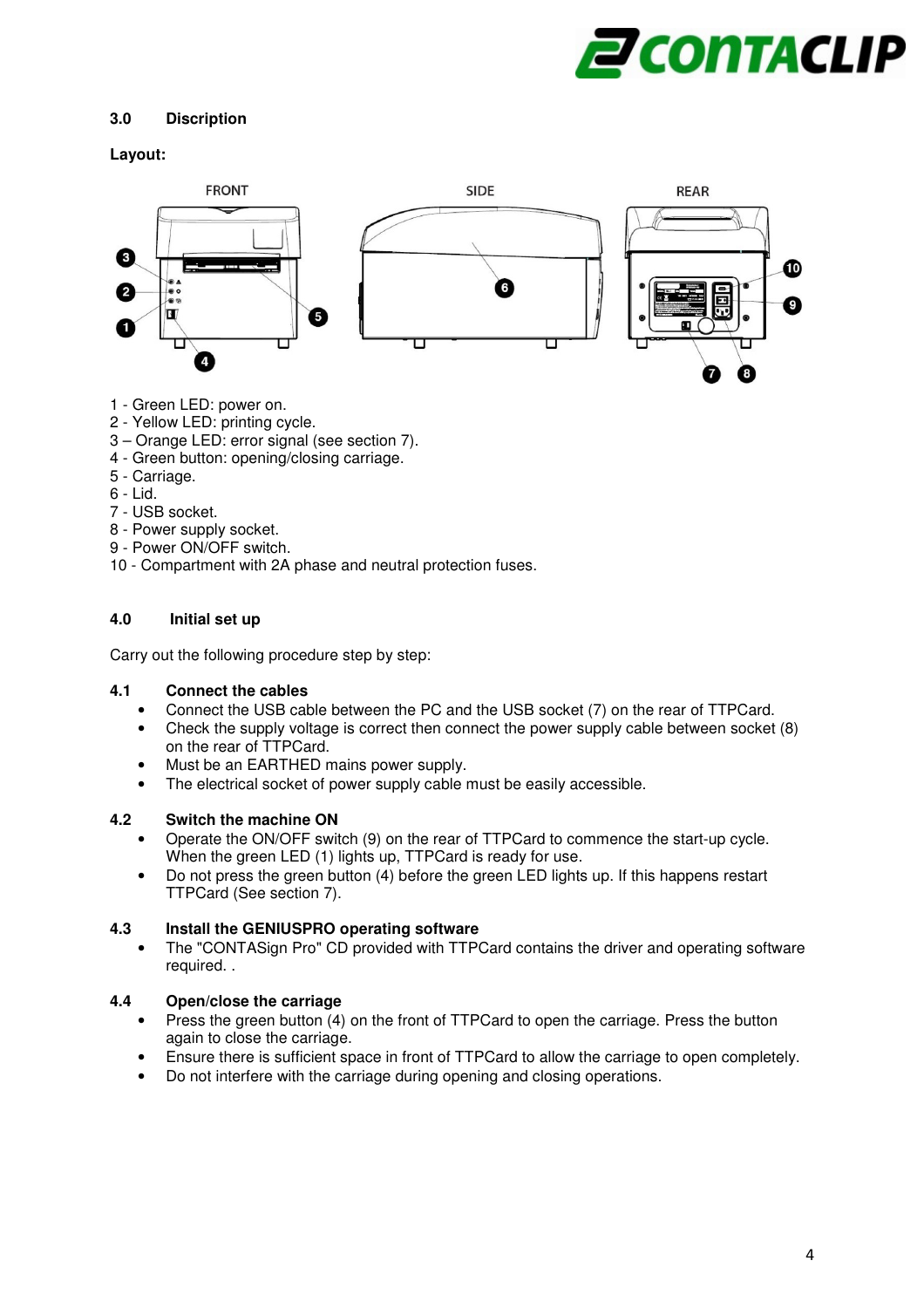

#### **4.5 Install the printer ribbon**

Remove the lid, then:

- 1. Rotate the media guide completely downwards.
- 2. Extract both feed (rear) and take up (front) spindles by carefully pulling them upwards.
- 3. Fit the printer ribbon on to the feed spindle (rear), locating the slot in the ribbon spool fully on to the key on the spindle. When viewed from the front of TTPCard, the key should be on the right hand side with the lead of the ribbon underneath, facing forward.
- 4. Relocate the loaded feed spindle firmly into its seatings in TTPCard. Unroll sufficient ribbon to pass under the rear guide bar and guide plate and over the template.
- 5. Continue unrolling the ribbon until it has passed under the front lower guide bar and is protruding through the carriage aperture.
- 6. Fit the ribbon take up spool provided with TTPCard onto the take up spindle (front), locating the slot in the spool fully on to the key on the spindle.
- 7. Using the carriage/template as a convenient base, position the take up spool at the end of the protruding printer ribbon such that the white cog is on the left hand side (viewed from the front). Ensure the ribbon is square to the spool and attach the end of it to the spool with adhesive tape. Carefully and accurately wind a few turns of ribbon around the spool.
- 8. While carefully pulling ribbon through TTPCard, relocate the loaded take up spindle into its seatings in TTPCard. Ensure the ribbon is correctly aligned on the front guide bars, without, tears, folds or creases.
- 9. Rotate the media guide completely upwards, then replace the lid.

#### **Do not operate TTPCard without the lid in place.**  ∕∖∖

We recommend cleaning the print head at each ribbon replacement, using only the CONTA-CLIP 28043.0 CLEANING KIT following the procedure in section 5.1

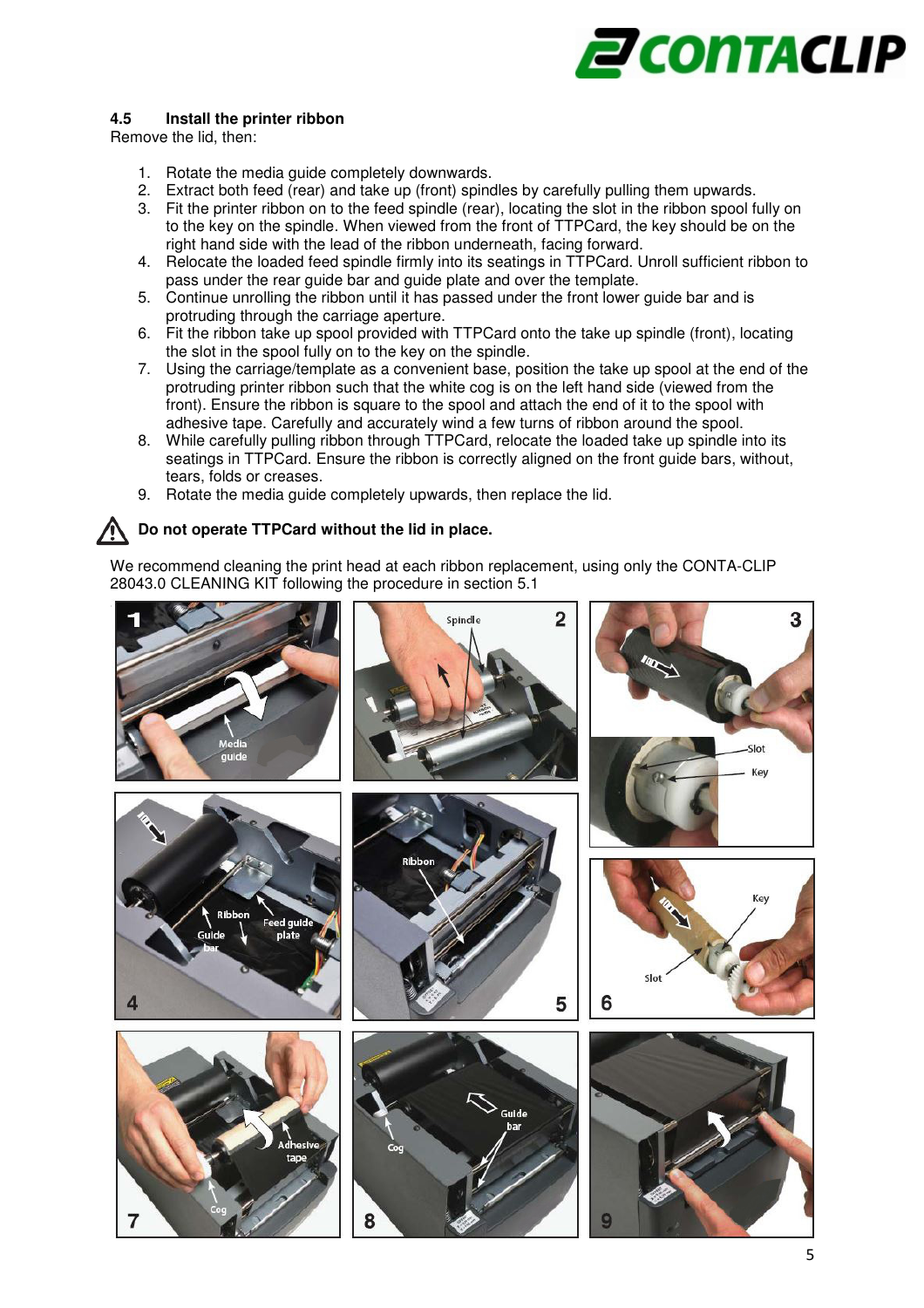## **Z CONTACLIP**

#### **4.6 Mount the support templates**

Different templates are supplied with TTPCard suit the range of printable materials. Proceed as follows:

- Select the template appropriate to the medium to be printed according to the table alongside.
- Press the green button (4) to open the carriage.
- Carefully position the template on the carriage, locating it correctly on the pins provided. Positioning is identical for all versions of template (See FIG. A)
- Correctly locate on the template, a sheet of the medium to be printed (See section 4.7).

| <b>Umschreibung</b>                      | Best.-Nr. | <b>Type</b>        |
|------------------------------------------|-----------|--------------------|
| Inlay for PC-SB3,5                       | 28366.0   | CCI-PC-SB3,5       |
| Inlay for PC-SB5                         | 28020.0   | CCI-PC-SB5         |
| Inlay for PC-BSTR 5x10 MI                | 28367.0   | CCI-PC-BSTR5x10-MI |
| Inlay for PC-BSTR 5x10                   | 28362.0   | CCI-PC-BSTR5x10    |
| Inlay for PC-BSTR 5x12                   | 28361.0   | CCI-PC-BSTR5x12    |
| Inlay for PC-SB6                         | 28359.0   | CCI-PC-SB6         |
| Inlay for PC-BSTR 6x12                   | 28360.0   | CCI-PC-BSTR6x12    |
| Inlay for PC-SB8                         | 28363.0   | CCI-PC-SB8         |
| Inlay for PC-BSTR 8x12                   | 28364.0   | CCI-PC-BSTR8x12    |
| Inlay for PC-BSTR 10x12                  | 28365.0   | CCI-PC-BSTR10x12   |
| Inlay for PC-CPM-01                      | 28023.0   | CCI-PC-CPM-01      |
| Inlay for PC-CPM-05,-12                  | 28024.0   | CCI-PC-CPM-05/12   |
| Inlay for PC-CPM-06                      | 28025.0   | CCI-PC-CPM-06      |
| Inlay for PC-CPM-09                      | 28026.0   | CCI-PC-CPM-09      |
| Inlay for PC-CPM-10                      | 28027.0   | CCI-PC-CPM-10      |
| Inlay for PC-CPM-13                      | 28028.0   | CCI-PC-CPM-13      |
| Inlay for PC-SPM-02                      | 28029.0   | CCI-PC-SPM-02      |
| Inlay for PC-TPM                         | 28040.0   | <b>CCI-PC-TPM</b>  |
| Inlay for all flat labels                | 28041.0   | CCI-PC/PVC/PVCF    |
| Inlay for PC-CPM-01;-02;-03;--04;-07;-11 |           |                    |
| and PC-SPM-03                            | 28042.0   | CCI-PC-CPM/SPM     |
| Inlay for PC-TDM (4x12 mm)               | 28021.0   | <b>CCI-PC-TDM</b>  |
| Inlay for PC-TDM (4x16 mm); PC-TDMO      | 28022.0   | <b>CCI-PC-TDMO</b> |



Support templates each have a protective PET blank on their upper side. If this needs to be replaced due to contamination, damage or wear, use only CONTA-CLIP spare parts. Do not use a template without its protective blank.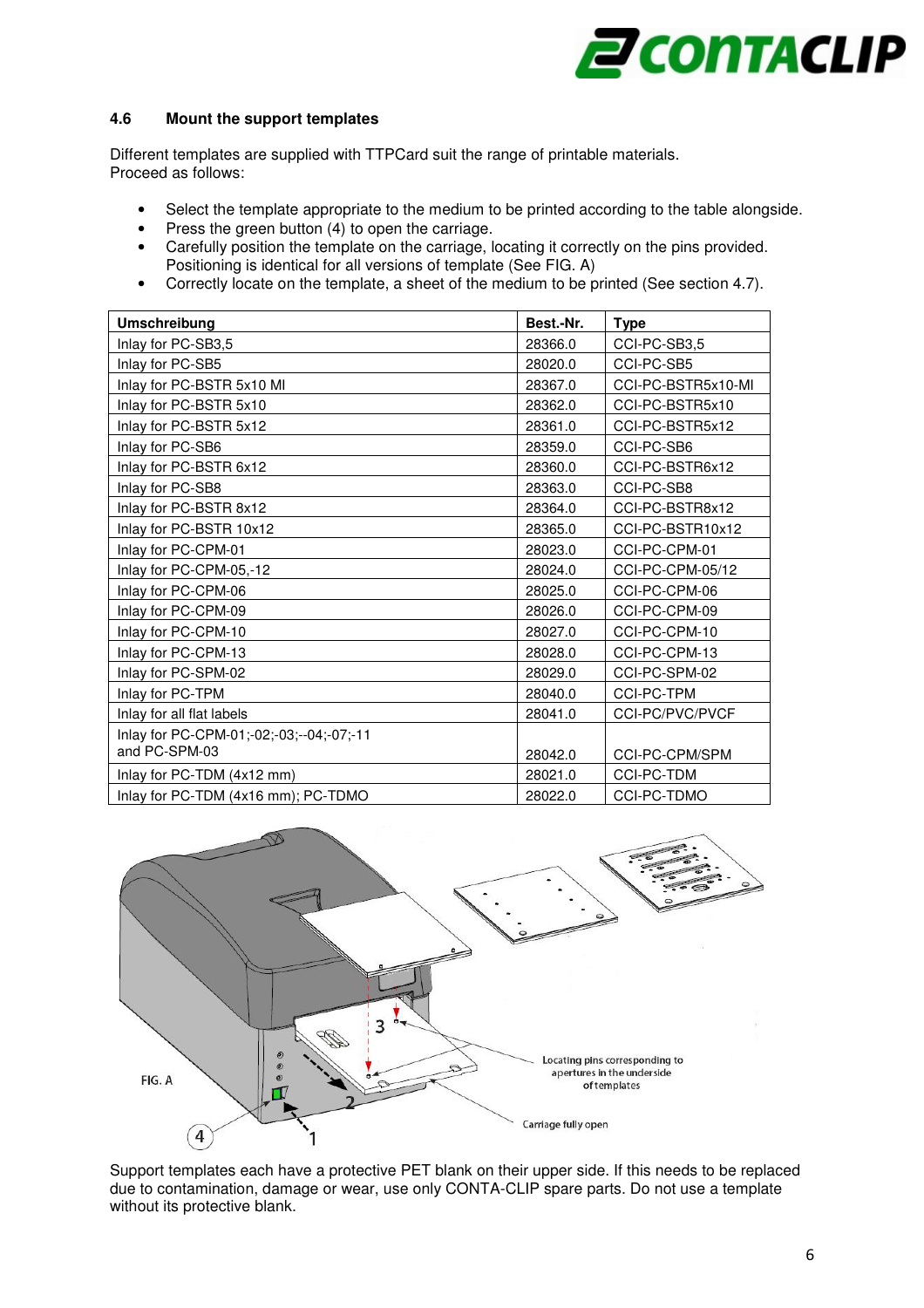

#### **4.7 Load media sheets for printing**

A sheet of media comprises a number of identical moulded or die-cut blanks. Available in a variety of sizes, materials and colours to suit all applications, the range of media is shown in the CONTA-CLIP TTPCard catalogue.

#### **4.7.1 Position media sheets on the CCI-PC/PVC/PVCF support template**

All die-cut sheets of flat media are printed on the CCI-PC/PVC/PVCF template and have two holes to locate on pins mounted on the template:

- Press the green button (4) to open the carriage already fitted with the template (See section 4.6).
- Position the sheet by hand, fitting its holes fully over the corresponding locating pins on the template; the side to be printed must face upwards (See FIG. B and C).
- Once loaded, the sheet must be fl at, square, clean and without protrusions, bends or kinks; this allows correct positioning of the print head during the printing cycle.

#### **4.7.2 Position media sheets on the CCI-PC-TPM, CCI-PC-TDM, CCI-PC-CPM/SPM, CCI-PC-CPM-09, CCI-PC-CPM-05/12, CCI-PC-CPM-06, CCI-PC-CPM-10, CCI-PC-CPM-01, CCI-PC-CPM-13 templates**

To position the card for cable marking or cards for terminals marking the following must be observed:

- Press the green button (4) to open the carriage already equipped with the template (See section 4.6).
- Position the sheet by hand such that the open 'first' row of tags/markers is nearest to TTPCard with the locating lugs on the underside of the sheet inserted fully into the corresponding holes in the template (See FIGS. B and C). Once loaded, the sheet must be flat, square, clean and without protrusions, lifted or bent components; this allows correct positioning of the print head during the printing cycle.

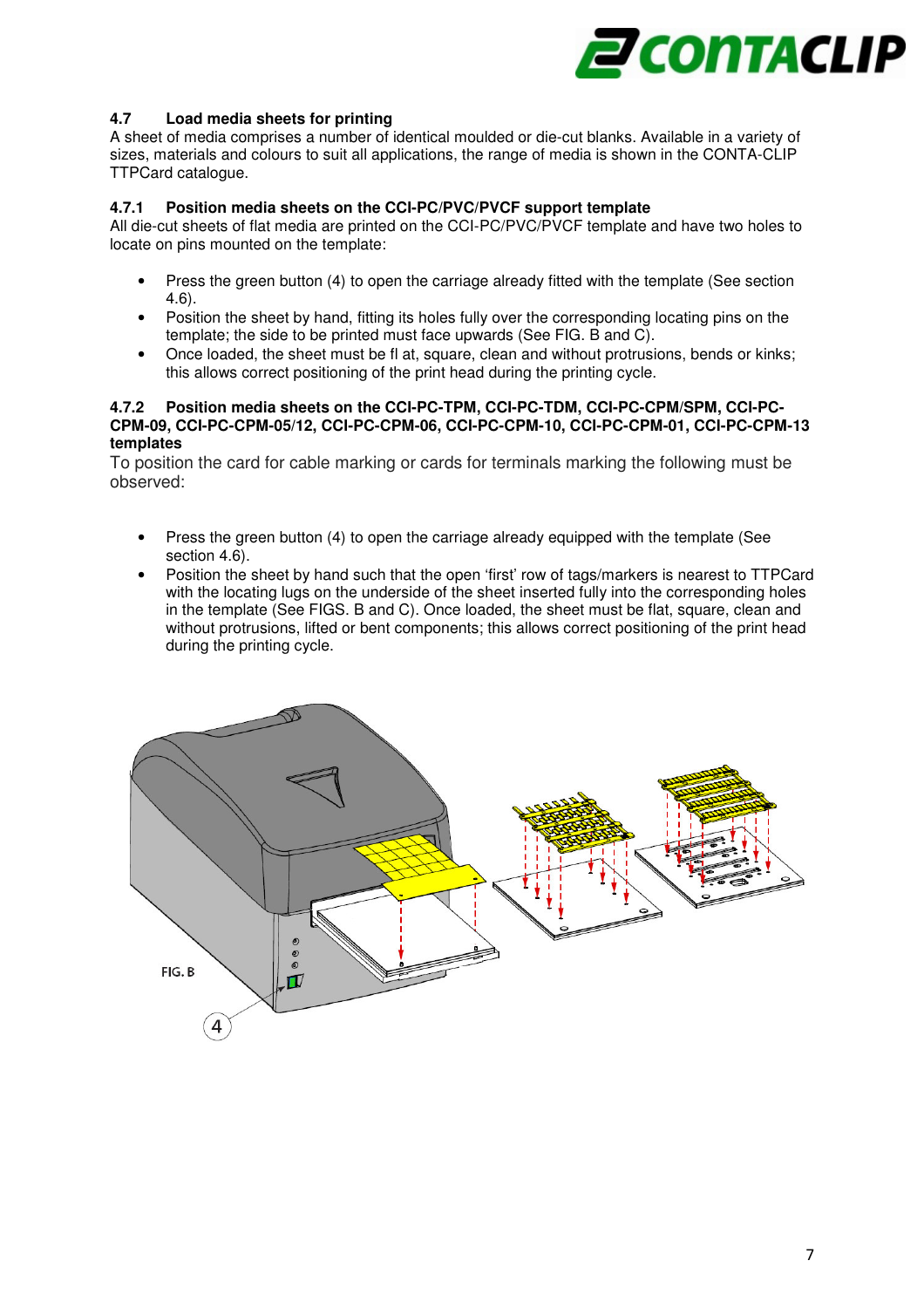



#### **4.8 Printing cycle**

- Ensure there is a genuine printable medium correctly positioned on the template then: Set the data in the program, proceed via Print Setup to Print Preview (Consult user manual) then press F6 to start the printing cycle; the carriage will close then gradually open again automatically, until it stops fully open at the end of the cycle, with the sheet printed.
- Remove printed sheet and continue loading/print preview/printing cycle.

#### **For the best printing results, we recommend:**

- Using only genuine CONTA-CLIP materials (media, printer ribbons, spares and cleaning kits).
- Handling blank media sheets carefully to avoid touching the print surface with the fingers.
- Before printing, always check the cleanliness of the sheets. If necessary wipe the surface with a soft cloth.
- Keeping new or partially used sheets clean and dry, eg in their original packaging.
- When printing partially used sheets, ensure there are no protruding sprues, burrs along the sheared edges or tags bent upwards which may damage the print head.
- When printing partially used sheets, ensure the Jump function is used correctly to avoid printing non-existent media, contaminating the support template and possibly causing irrevocable damage to the print head.

#### **5.0 Maintenance**

#### **5.1 Clean the print head (recommended at each ribbon replacement)**

Using only a genuine TTPCard CLEANING KIT (28043.0), proceed as follows:

- Switch the TTPCard OFF.
- Switch the TTPCard ON and press the green button (4) for less than 6 seconds until the yellow LED (2) starts blinking.
- Release the green button. The yellow and orange LEDs blink while the green LED remains lit and the carriage (5) remains open. The TTPCard is then in 'Cleaning mode'.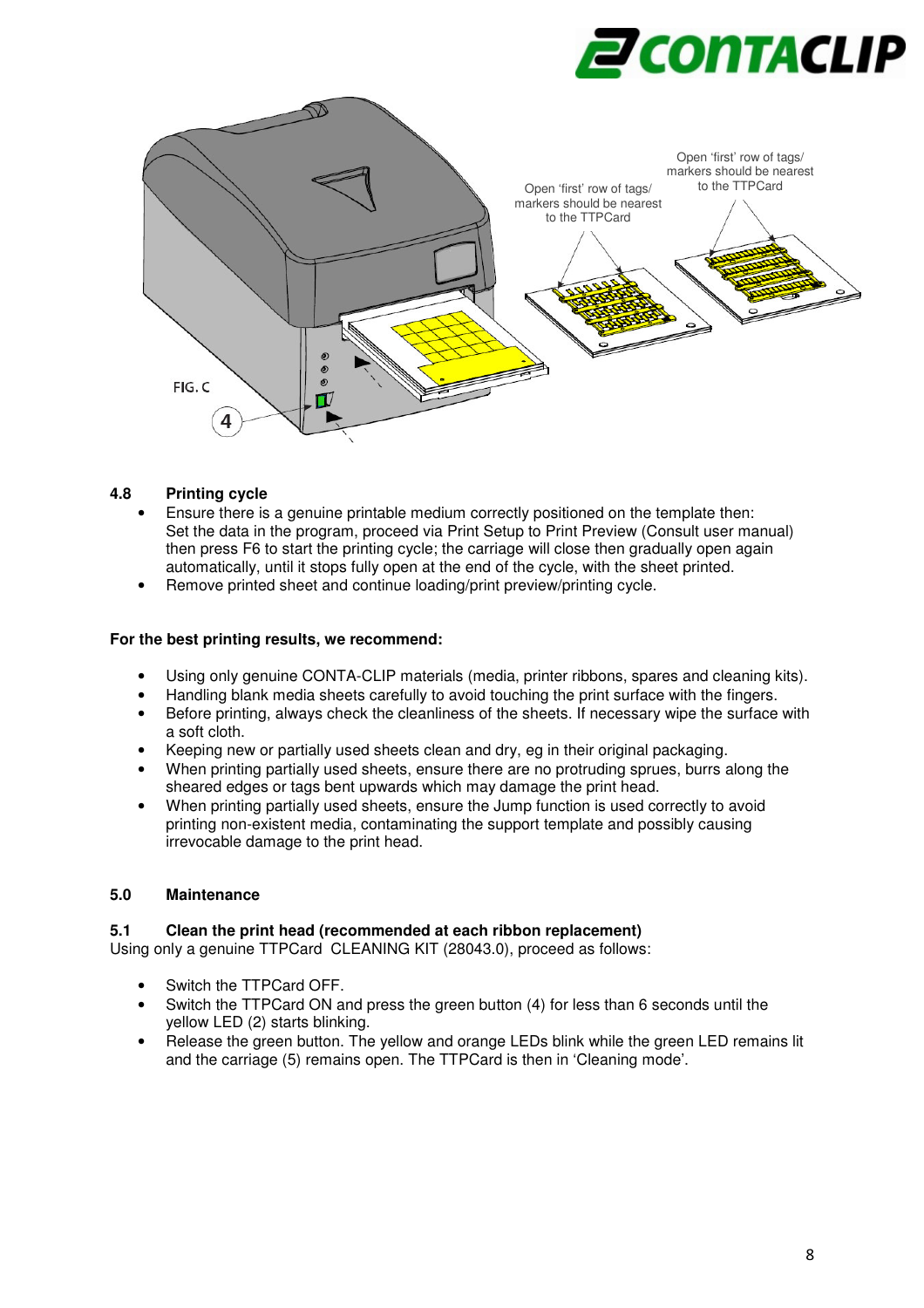

- Remove the current printing template.
- Attach a new cleaning pad to the cleaning template and spray cleaning fluid across its full width. Correctly locate the template on the carriage.
- Press the green button to start the cleaning cycle.
- At the completion of the cleaning cycle the carriage will stay open and the TTPCard in 'Cleaning mode' should it be necessary to repeat the cleaning cycle.
- To exit from 'Cleaning mode', switch the TTPCard OFF, then ON again after a few seconds. Remove the cleaning template, detach and discard the used cleaning pad then store the components of the cleaning kit in their original packaging in a dust free, dry environment.

Do not re-use cleaning pads, sets of 5 spare pads are available, order part code 28044.0.

**WARNING:** Use only genuine CONTA-CLIP cleaning materials and methods with the TTPCard. The use of any other materials or methods may cause irrevocable damage to the print head and/or void any remaining warranty.

#### **5.2 Routine cleaning**

Keep internal and particularly moving parts free from dust by wiping with a soft cloth. To remove stains or residue from external metal and plastic parts, use a soft cloth just dampened with a neutral detergent. Remove grease, print and adhesive residue from templates with alcohol cleaner and a clean, soft cloth.

#### **Do not allow fluids to come into contact with electrical parts or the ribbon or to remain on moving parts. Wipe up all spills.**

As much as possible, avoid the ingress of environmental contamination, eg dust, into the TTPCard. Fit the protective cover when not in use.

#### **5.3 Replace fuses**

The TTPCard electrical circuits are protected against overcurrent by two 2A phase and neutral fuses in compartment (10) located at the back of the TTPCard. Replacement fuses must have exactly the same characteristics as the ones replaced. Disconnect the TTPCard from the mains supply before opening fuse compartment (10). Ensure fuses and compartment are correctly relocated before reconnecting the mains supply.

#### **6.0 Warranty**

The TTPCard is guaranteed for one year against inherent faults and defects. The print head is classed as a consumable and not covered by the guarantee. The guarantee is void if parts used are not CONTA-CLIP original ones.

#### **7.0 Troubleshooting**

The TTPCard is equipped with self-diagnostics which notify the user in the event of certain 'fault' situations by means of a combination of flashing LEDs and an audible alarm.

Alarm indications:



GREEN LED (1): remains lit when the TTPCard is ON and ready for use. This LED blinks when the print head malfunctions or is disconnected or damaged.



YELLOW LED (2): blinks during the print cycle process with the relative movement of the carriage.



ORANGE LED (3): mainly signals TTPCard errors or failures, the nature of which are identified by the number of LED blinks and audible beeps, as follows: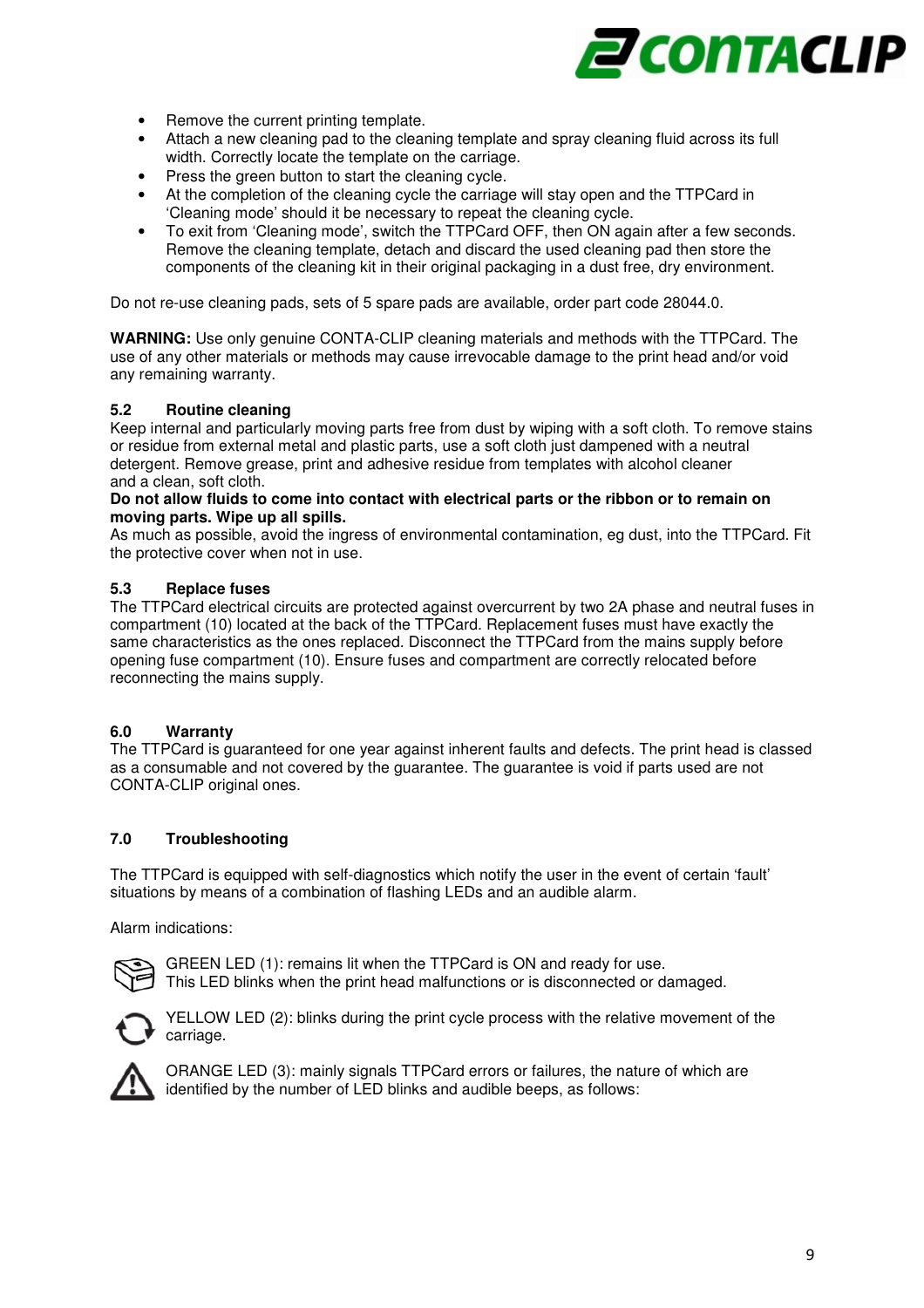

| $N^{\circ}$ OF<br><b>BLINKS / BEEPS</b> | <b>FAULT DESCRIPTION</b>                                           | <b>POSSIBLE SOLUTION</b>                                                                                                                                                                                                  |
|-----------------------------------------|--------------------------------------------------------------------|---------------------------------------------------------------------------------------------------------------------------------------------------------------------------------------------------------------------------|
| 1                                       | Printer ribbon not present                                         | Check condition of the ribbon and that it<br>threaded correctly. Switch TTPCard OFF and<br>then ON again after a few seconds.                                                                                             |
| 3                                       | Print head not lowered                                             | Switch TTPCard OFF and then ON again after<br>a few seconds. Press the BLUE button (4) to<br>move the carriage and ensure it is operating<br>correctly.                                                                   |
| 4                                       | Print head not raised                                              | Switch TTPCard OFF and then ON again after<br>a few seconds. Press the BLUE button (4) to<br>move the carriage and ensure it is operating<br>correctly.                                                                   |
| 5                                       | Carriage not in correct<br>starting position or out of<br>position | Switch TTPCard OFF and then ON again after<br>a few seconds. Press the BLUE button (4) to<br>move the carriage and ensure it is operating<br>correctly. Remove any obstacles preventing full<br>movement of the carriage. |
| 6                                       | Carriage not moving correctly<br>or in wrong position              | Switch TTPCard OFF and then ON again after<br>a few seconds. Press the BLUE button (4) to<br>move the carriage and ensure it is operating<br>correctly.                                                                   |
| 811                                     | System software or printer<br>driver malfunction                   | Check the printer driver and system default<br>settings are correct. Switch TTPCard OFF and<br>then ON again after a few seconds                                                                                          |
| 12                                      | <b>TTPCARD</b> electronic<br>controller malfunction                | Switch TTPCard OFF and then ON again after<br>a few seconds If the problem persists please<br>contact CONTA-CLIP,                                                                                                         |
| 15                                      | RFID inlay / plate error                                           | Check if the inlay type is correct.<br>Deactivate plate / inlay control under the printer<br>settings in CONTASign Pro, or contact<br><b>CONTA-CLIP</b>                                                                   |

**Green button (4):** authorised user only TEST mode, accessed by pressing green button (4) for more than 6 seconds during the initial start-up cycle, is indicated by the yellow and orange LEDs blinking simultaneously. Inadvertent access may be cancelled by switching the TTPCard OFF and then ON again after a few seconds.